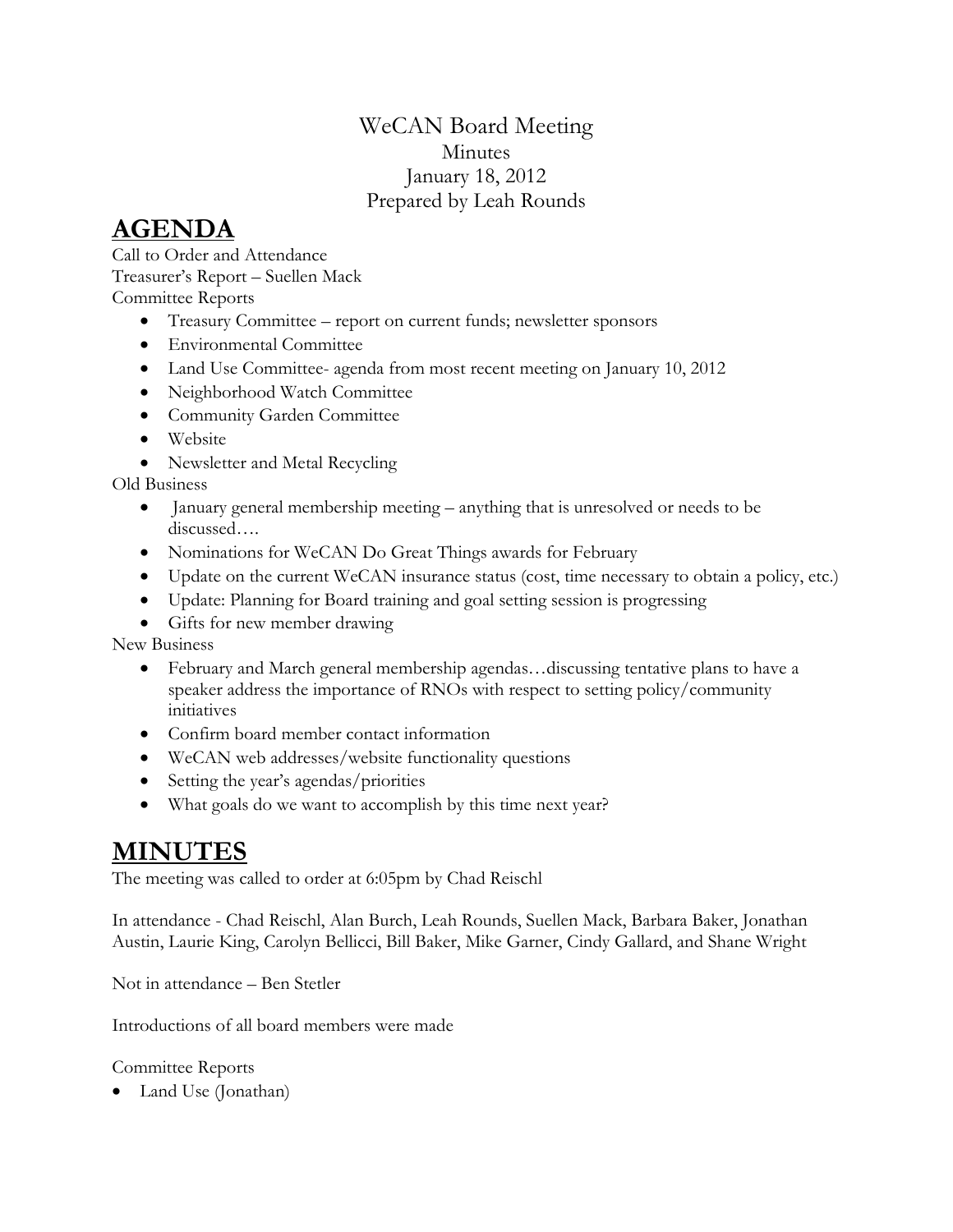- o Currently working on getting goals set, a mission statement in place, etc.
- o Cindy has contacted the city with regards to the McDonald's plan. They are going forward with their plan, but the plans have yet to be finalized. Question on whether the building height will meet the zoning requirements.
- o Chad will be following up with the Sports Authority Field signage
- o There is a business order seeking a liquor license on Sheridan. WeCAN has responded with a letter of opposition to this, citing that is located near a girl's high school and the number of liquor stores that are already available in the area.
- o West End flats is on schedule to open in April 2012
- Treasury (Suellen)
	- o Current total budget stands at about \$30,000, with close to \$1,700 in the checking and operating budget, most of which is attributed to the metal recycling program.
- Neighborhood Watch (Carolyn)
	- o Cop Shop at West End flats is still in need of volunteers, there are some names coming in that are interested in serving, their volunteer sheets still need to go out and be submitted. Carolyn will serve on the initial Cop Shop board. Working on getting a few additional computers for the Cop Shop for its opening in April.
	- o Hope that the CO Coalition of the Homeless will help to expand and facilitate growth in the neighborhood watch program.
	- o There is a monthly DPD District 1commanders meeting, Alan is planning on attending this month
	- o Barb is planning on attending Dan Pabon's Town Hall meeting on January 23rd
- Community Garden (Shane)
	- o Our chance of starting a new community garden plot at Nettie Moore Park had been downgraded. Susan Sheppard has contacted Dan from Denver Parks and Rec and it sounds like the garden is back on as originally planned. Plan that someone from the Parks and Rec department will share more information at the March general meeting
- Website (Mike)
	- o Number of visits to the site has increased 193 hits as compared to 84 at this time last year
	- o 179 email subscribers, with a 50% open rate
	- o Currently stand at 234 members
	- o Recently signed up with Google ads, to date it has made \$4.53
	- o The donation link is now up and working
	- o 25 twitter followers and 37 facebook followers
	- o New emails for board members need to be set up
	- o Contact Mike whenever you want something posted to the website, twitter, facebook, etc.
	- o We have a shared server space, so be aware of the size of documents, photos, etc.
	- o Alen to start helping with the administration
- Newsletter (Bill)
	- o There is a need for a carrier in the SW area of the neighborhood, approximately 150 fliers

Old Business

• Insurance (Laurie) – the application still needs to be submitted and quotes are still coming in. Maria is to start helping with this process as communication with companies has been difficult